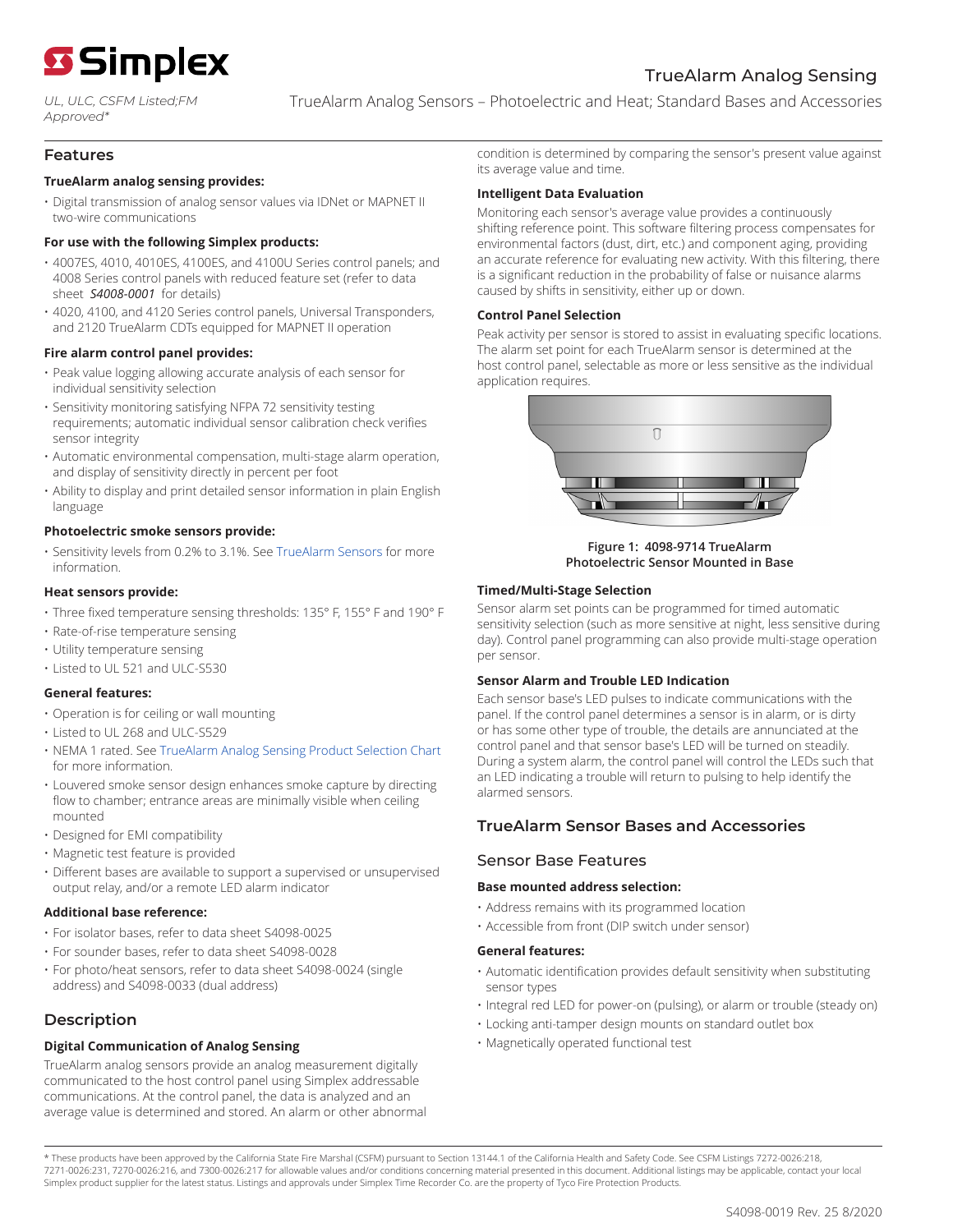# **S** Simplex

# Sensor Bases

## **4098-9792, Standard Sensor Base**

## **4098-9789, Sensor Base with wired connections for:**

• 2098-9808 Remote LED alarm indicator or 4098-9822 relay (relay is unsupervised and requires separate 24 VDC)

**Supervised Relay Bases** (not compatible with 2120 CDT):

- **4098-9791, 4-Wire Sensor Base,** use with remote or locally mounted 2098-9737 relay, requires separate 24 VDC
- **4098-9780, 2-Wire Sensor Base,** use with remote or locally mounted 4098-9860 relay, no separate power required
- Supervised relay operation is programmable and can be manually operated from control panel
- Includes wired connections for remote LED alarm indicator **or**  4098-9822 relay (relay is unsupervised and requires separate 24 VDC)

# <span id="page-1-0"></span>Sensor Base Options

## **2098-9737, Remote or local mount supervised relay:**

• DPDT contacts for resistive/suppressed loads, power limited rating of 3 A @ 28 VDC; non-power limited rating of 3 A @ 120 VAC (requires external 24 VDC coil power)

## **4098-9860, Remote or local mount supervised relay:**

• SPDT dry contacts, power limited rating of 2 A @ 30 VDC, resistive; nonpower limited rating of 0.5 A @ 125 VAC, resistive

## **4098-9822, LED Annunciation Relay:**

- Activates when base LED is on steady, indicating local alarm or trouble
- DPDT contacts for resistive/suppressed loads, power limited rating of 2 A @ 28 VDC; non-power limited rating of 1/2 A @ 120 VAC, (requires external 24 VDC coil power)

#### **4098-9832, Adapter plate:**

- Required for surface or semi-flush mounting to 4" square electrical box and for surface mounting to 4" octagonal box
- Can be used for cosmetic retrofitting to existing 6-3/8" diameter base product

# **2098-9808, Remote red led Alarm Indicator:**

• Mounts on single gang box (shown in illustration)



**Figure 2: Remote red LED Alarm Indicator**

# **Description**

TrueAlarm sensor bases contain integral addressable electronics that constantly monitor the status of the detachable photoelectric or heat sensors. Each sensor's output is digitized and transmitted to the system fire alarm control panel every four seconds.

Since TrueAlarm sensors use the same base, different sensor types can be easily interchanged to meet specific location requirements. This feature also allows intentional sensor substitution during building construction. When conditions are temporarily dusty, instead of covering the smoke sensors (causing them to be disabled), heat sensors may be installed without reprogramming the control panel. Although the control panel will indicate an incorrect sensor type, the heat sensor will operate at a default sensitivity providing heat detection for building protection at that location.

# Mounting Reference

#### Electrical Box Requirements: (boxes are by others)

Without relay in the box: 4" octagonal or 4" square, 1-1/2" deep; single gang, 2" deep

With relay in the box : 4" octagonal or 4" square, 1-1/2" deep, with 1-1/2" extension ring





#### **Figure 3: Mounting Reference**

#### **Table 1: Product mounting - SKU reference**

| Product          | <b>SKU</b>                                    |
|------------------|-----------------------------------------------|
| Relay            | 4098-9822                                     |
| Supervised Relay | 2098-9739                                     |
|                  | 2. 4098-9860                                  |
| Adapter plate    | 4098-9832                                     |
| TrueAlarm Bases  | 4098-9780, 4098-9789, 4098-9791,<br>4098-9792 |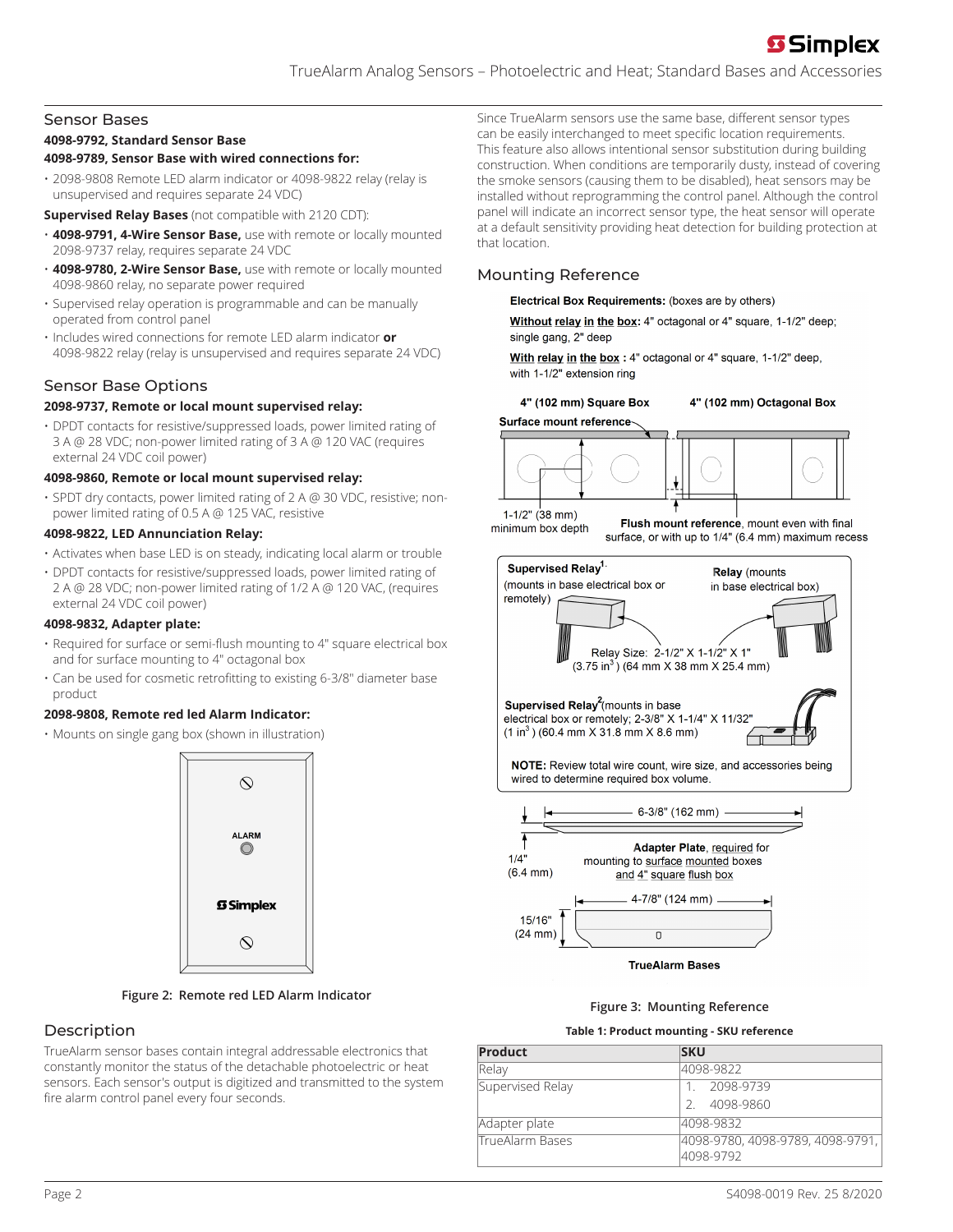# **S** Simplex

TrueAlarm Analog Sensors – Photoelectric and Heat; Standard Bases and Accessories

# <span id="page-2-0"></span>**TrueAlarm Sensors**

# Features

- Sealed against rear air flow entry
- Interchangeable mounting
- EMI/RFI shielded electronics
- Heat sensors:
	- Selectable rate compensated, fixed temperature sensing with or without rate-of-rise operation
	- Rated spacing distance between sensors:

| <b>Fixed Temp.</b><br><b>Setting</b>                               | UL & ULC<br><b>Spacing</b> | <b>FM Spacing, Either Fixed</b><br><b>Temperature Setting</b>                                                  |
|--------------------------------------------------------------------|----------------------------|----------------------------------------------------------------------------------------------------------------|
| $135^{\circ}$ F (57.2°C) 60 ft x 60 ft<br>190° F (88° C)* (18.3 m) |                            | 20 ft x 20 ft (6.1 m) for fixed<br>temperature only; <b>RTI = Quick</b>                                        |
| 155° F (68° C)                                                     | 40 ft x 40 ft<br>(12.2 m)  | 50 ft x 50 ft (15.2 m) for fixed<br>temperature with either rate-of-rise<br>selection; <b>RTI = Ultra Fast</b> |

**Note:** \*190° F (88° C) ratings apply only to the 4098-9734 sensor.

# **Smoke Sensors:**

- Photoelectric technology sensing
- 360° smoke entry for optimum response
- Built-in insect screens

# 4098-9714 Photoelectric Sensor

TrueAlarm photoelectric sensors use a stable, pulsed LED light source and a silicon photodiode receiver to deliver consistent and accurate low power smoke sensing. Three user selectable sensitivities for special applications are available for each individual sensor, 0.2%, 0.5%, and 1% per foot. Standard sensitivity is 1.25% to 3.1% per foot. The fire alarm control panel runs an algorithm that can vary the sensitivity for normal applications between 1.25% and 3.1% per foot.

**Note:** Fixed sensitivity settings higher than 1.0% per foot are not UL268 7th Edition compliant.

The sensor head design provides 360° smoke entry for optimum response to smoke from any direction. Due to its photoelectric operation, air velocity is not normally a factor, except for impact on area smoke flow.



**Figure 4: 4098-9714 Photoelectric Sensor with Base**

# 4098-9733 and 4098-9734 Heat Sensors

TrueAlarm heat sensors are self-restoring and provide rate compensated, fixed temperature sensing, selectable with or without rate-of-rise temperature sensing. Due to its small thermal mass, the sensor accurately and quickly measures the local temperature for analysis at the fire alarm control panel.

Rate-of-rise temperature detection is selectable at the control panel for either 15° F (8.3° C) or 20° F (11.1° C) per minute. Fixed temperature sensing is independent of rate-of-rise sensing and programmable to operate at 135° F (57.2° C) or 155° F (68° C). The 4098-9734 sensor provides an additional 190° F (88° C) set point.

In a slow developing fire, the temperature may not increase rapidly enough to operate the rate-of-rise feature. However, an alarm will be initiated when the temperature reaches its rated fixed temperature setting.

TrueAlarm heat sensors can be programmed as a utility device to monitor for temperature extremes in the range from 32° F to 155° F (0° C to 68° C). This feature can provide freeze warnings or alert to HVAC system problems. *Refer to specific panels for availability.*



**Figure 5: 4098-9733 Heat Sensor with Base**



**Figure 6: 4098-9734 High Temperature Heat Sensor with Base**

**WARNING:** In most fires, hazardous levels of smoke and toxic gas can build up before a heat detection device would initiate an alarm. In cases where Life Safety is a factor, the use of smoke detection is highly recommended.

# Application Reference

Sensor locations should be determined only after careful consideration of the physical layout and contents of the area to be protected. Refer to NFPA 72, *the National Fire Alarm and Signaling Code*. On smooth ceilings, smoke sensor spacing of 30 ft (9.1 m) may be used as a guide.\*

\* For detailed application information including sensitivity selection, refer to Installation Instructions 574-709.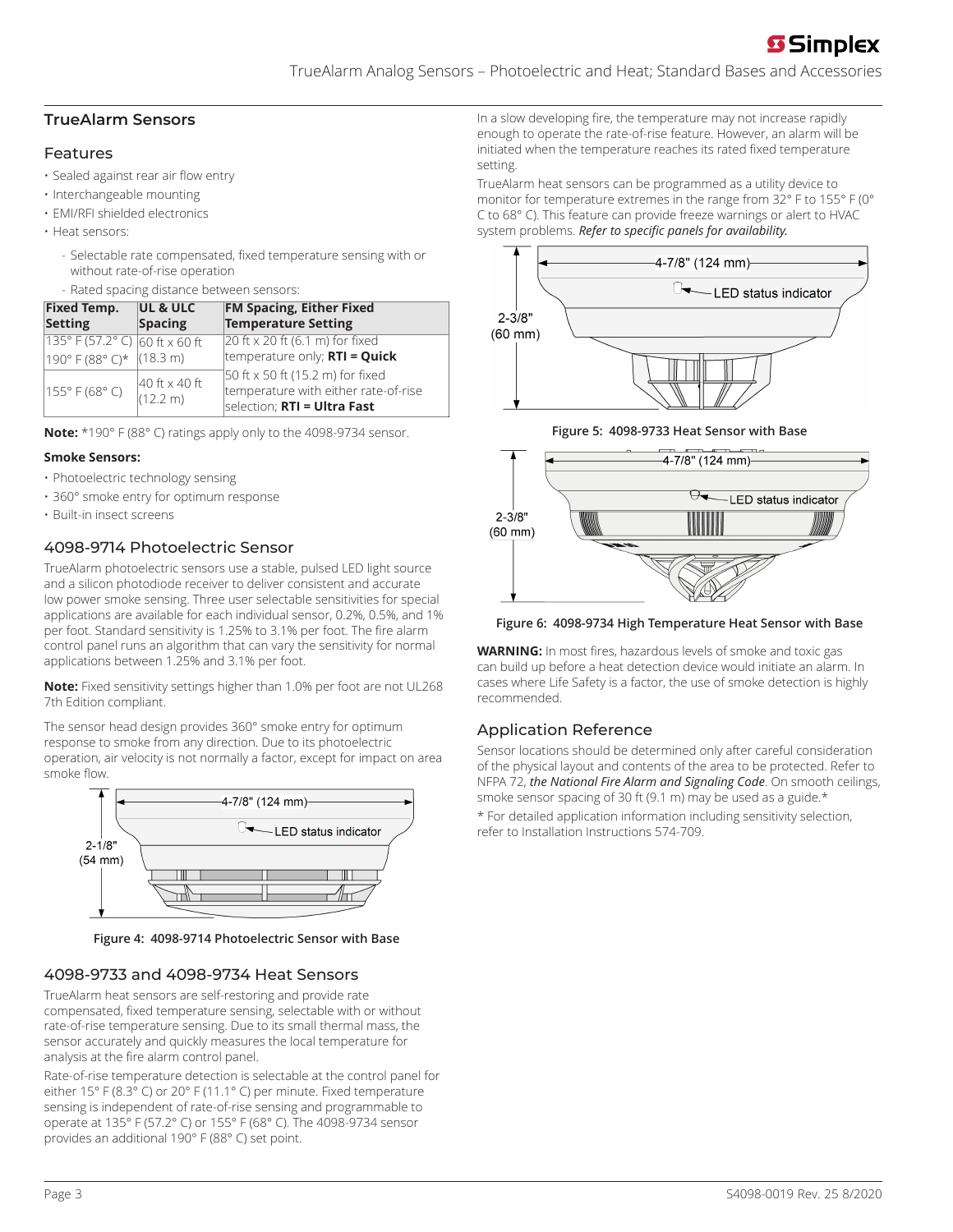# <span id="page-3-0"></span>**TrueAlarm Analog Sensing Product Selection Chart**

## **Table 2: TrueAlarm Sensor Bases (for use with Sensors 4098-9714 and 4098-9733)**

| <b>SKU</b>              | Color                                                                                           | <b>Description</b>                  | <b>Compatibility</b>                                                | <b>Mounting Requirements</b>                                       |
|-------------------------|-------------------------------------------------------------------------------------------------|-------------------------------------|---------------------------------------------------------------------|--------------------------------------------------------------------|
| 4098-9792               | White                                                                                           |                                     |                                                                     | 4 in. octagonal or 4 in. square                                    |
| 4098-9776               | Black                                                                                           | Standard Sensor Base                | No options                                                          | box, 1 1/2 in. min. depth; or single<br>gang box, 2 in. min. depth |
| 4098-9789               | White                                                                                           |                                     |                                                                     | $ 4$ in, octagonal or 4 in, square box                             |
| 4098-9789               |                                                                                                 | Sensor Base with connections        | 2098-9808 Remote Alarm Indicator or<br>4098-9822 Unsupervised Relay |                                                                    |
| 4098-9789IND            | White                                                                                           | lfor Remote LED Alarm Indicator     |                                                                     | Note:                                                              |
| 4098-9789IND            |                                                                                                 | <b>or</b> Unsupervised Relay        |                                                                     | Box depth requirements depend                                      |
| 4098-9775               | <b>Black</b>                                                                                    |                                     |                                                                     | on total wire count and wire size,                                 |
|                         |                                                                                                 | 4-Wire Sensor Supervised Relay      | 2098-9737 Supervised Remote Relay                                   | refer to accessories list below for                                |
| 4098-9791 **            | White                                                                                           | Base with connections for LED       | 2098-9808 Remote Alarm Indicator or                                 | Ireference.                                                        |
|                         |                                                                                                 | Indicator or Unsupervised Relay     | 4098-9822 Unsupervised Relay                                        | ** 4098-9791 and 4098-9780 are                                     |
| $ 4098-9780**$<br>White |                                                                                                 | 2-Wire Sensor Supervised Relay      | 4098-9860 Supervised Remote Relay                                   | NOT compatible with the 2120                                       |
|                         | Base with connections for LED<br>Indicator or Unsupervised Relay   4098-9822 Unsupervised Relay | 2098-9808 Remote Alarm Indicator or | CDT                                                                 |                                                                    |

**Note:** \* SKU numbers ending in IND are assembled in India.

Refer to Application Manual 574-709 and Installation Instructions 574-707 for additional information.

### **Table 3: TrueAlarm Sensors**

| <b>SKU</b>                 | Color        | <b>Description</b>           | <b>Compatibility</b>                                                                                     | <b>Mounting Requirements</b> |
|----------------------------|--------------|------------------------------|----------------------------------------------------------------------------------------------------------|------------------------------|
| 4098-9714                  | White        |                              | Bases 4098-9775, 4098-9776, 4098-9792, Refer to base requirements<br>4098-9789, 4098-9791, and 4098-9780 |                              |
| $ 4098-9714 ND ^{1}$       |              | lPhotoelectric Smoke Sensor  |                                                                                                          |                              |
| 4098-9774                  | <b>Black</b> |                              |                                                                                                          |                              |
| $ 4098-9733 $ <sup>1</sup> | <i>White</i> | Heat Sensor                  |                                                                                                          |                              |
| 4098-9778                  | <b>Black</b> |                              |                                                                                                          |                              |
| 4098-9734                  | lWhite       | High Temperature Heat Sensor |                                                                                                          |                              |

<sup>1</sup>NEMA 1 rated.

# **Table 4: TrueAlarm Sensor/Base Accessories**

| <b>SKU</b>             | <b>Description</b>                                                                       | <b>Compatibility</b>                                    | <b>Mounting Requirements</b>                                                                                         |
|------------------------|------------------------------------------------------------------------------------------|---------------------------------------------------------|----------------------------------------------------------------------------------------------------------------------|
| 2098-9737              | Supervised Relay, mounts remote or in base For use with 4098-9791 base<br>electrical box |                                                         | <b>Remote Mounting requires 4 in.</b><br>octagonal or 4 in. square box, 1 1/2 in.                                    |
|                        |                                                                                          |                                                         | minimum depth                                                                                                        |
| 4098-9860              | Supervised Relay, mounts remote or in base For use with 4098-9780 base<br>electrical box |                                                         | <b>Base Mounting</b> requires 4 in. octagonal<br>box, 2 1/8 in. deep with 1 1/2 in. extension<br> ring               |
| 2098-9808 <sup>1</sup> | Remote Red LED Alarm Indicator on single<br>gang stainless steel plate                   | Bases 4098-9789, 4098-9791, and<br>4098-9780            | Single gang box, 1 1/2 in. minimum depth                                                                             |
| 4098-9822              | Unsupervised Relay, tracks base led status;<br>Note: Mounts only in base electrical box  | Bases 4098-9789, 4098-9791, and<br>4098-9780            | 4 in. octagonal box, 2 1/8 in. deep with 1<br>1/2 in. extension ring                                                 |
| 4098-9832              | Adapter Plate                                                                            | Bases 4098-9792, 4098-9789,<br>4098-9791, and 4098-9780 | <b>Required</b> for surface or semi-flush<br>mounted 4 in. square box and for surface<br>mounted 4 in. octagonal box |

<sup>1</sup> NEMA 1 rated.

# **Specifications**

# **Table 5: General operating specifications**

| <b>Specification</b>                             |                                                        | Rating                                                                                          |
|--------------------------------------------------|--------------------------------------------------------|-------------------------------------------------------------------------------------------------|
| Communications and sensor supervisory power      |                                                        | IDNet or MAPNET II communications, auto-selected, 1 address per base                            |
| Communications connections                       |                                                        | Screw terminals for in/out wiring, 18 to 14 AWG (0.82 mm <sup>2</sup> to 2.08 mm <sup>2</sup> ) |
| Remote LED alarm indicator current               |                                                        | 1 mA typical, no impact to alarm current                                                        |
| Remote LED alarm indicator and relay connections |                                                        | Color coded wire leads, 18 AWG (0.82 mm <sup>2</sup> )                                          |
| UL listed operating temperature range            |                                                        | 32°F to 100°F (0°C to 38°C)                                                                     |
| Operating temperature range Sensor               | with 4098-9733 Heat Sensor 32°F to 122°F (0°C to 50°C) |                                                                                                 |
|                                                  | lwith 4098-9714 Smoke                                  | 15°F to 122°F (-9°C to 50°C)                                                                    |
|                                                  |                                                        |                                                                                                 |
|                                                  | with 4098-9734 Heat Sensor 32°F to 150°F (0°C to 66°C) |                                                                                                 |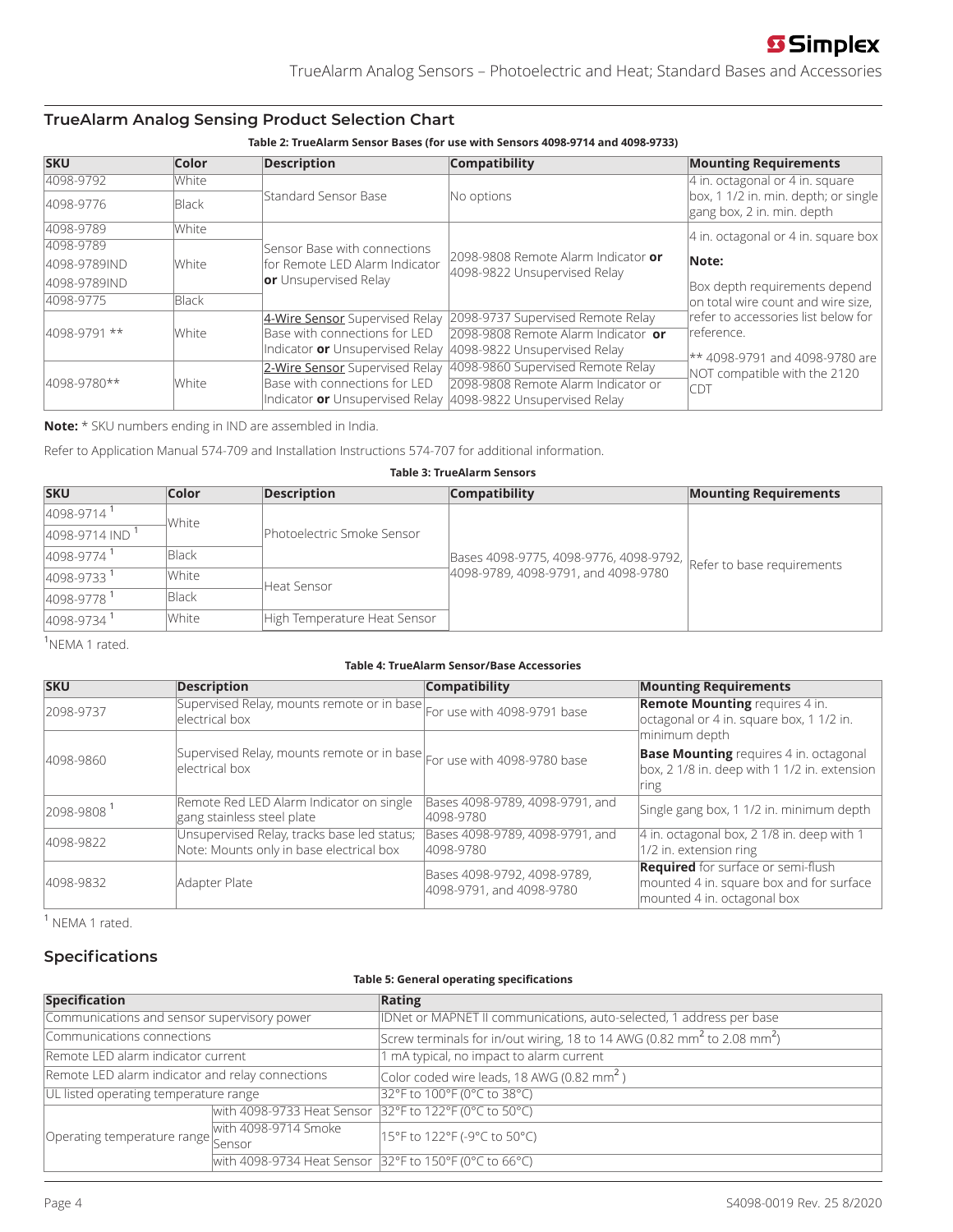# **S** Simplex

TrueAlarm Analog Sensors – Photoelectric and Heat; Standard Bases and Accessories

| Table 5: General operating specifications  |                                 |  |
|--------------------------------------------|---------------------------------|--|
| <b>Specification</b>                       | Rating                          |  |
| Storage temperature range                  | 0°F to 140°F (-18°C to 60°C)    |  |
| Humidity range                             | 110% to 95% RH                  |  |
| 4098-9714 smoke sensor air velocity rating | $ 0-4000$ ft/min (0-1220 m/min) |  |
| Housing color                              | Frost white or black            |  |

## **Table 6: 4098-9791 Base with Supervised Remote Relay 2098-9737**

| <b>Specification</b>                                      | Rating                              |
|-----------------------------------------------------------|-------------------------------------|
| Externally supplied relay coil voltage                    | $18$ VDC to 32 VDC (nominal 24 VDC) |
| Supervisory current                                       | $ 270 \mu A$ , from 24 VDC supply   |
| Alarm current with 2098-9737 relay                        | 28 mA, from 24 VDC supply           |
| <b>Note:</b> See Sensor Base Options for contact ratings. |                                     |

#### **Table 7: 4098-9780 Base with Supervised Remote Relay 4098-9860**

| <b>Spec</b> |                          |
|-------------|--------------------------|
| Power       | communications<br>$\sim$ |
| _           | .                        |

#### **Table 8: 4098-9822 Unsupervised Relay, Requirements for Bases 4098-9789, 4098-9791, and 4098-9780**

| <b>Specification</b>                                      | Rating                              |
|-----------------------------------------------------------|-------------------------------------|
| Externally supplied relay coil voltage                    | $18$ VDC to 32 VDC (nominal 24 VDC) |
| Supervisory current                                       | Supplied from communications        |
| Alarm current                                             | 13 mA from separate 24 VDC supply   |
| <b>Note:</b> See Sensor Base Options for contact ratings. |                                     |